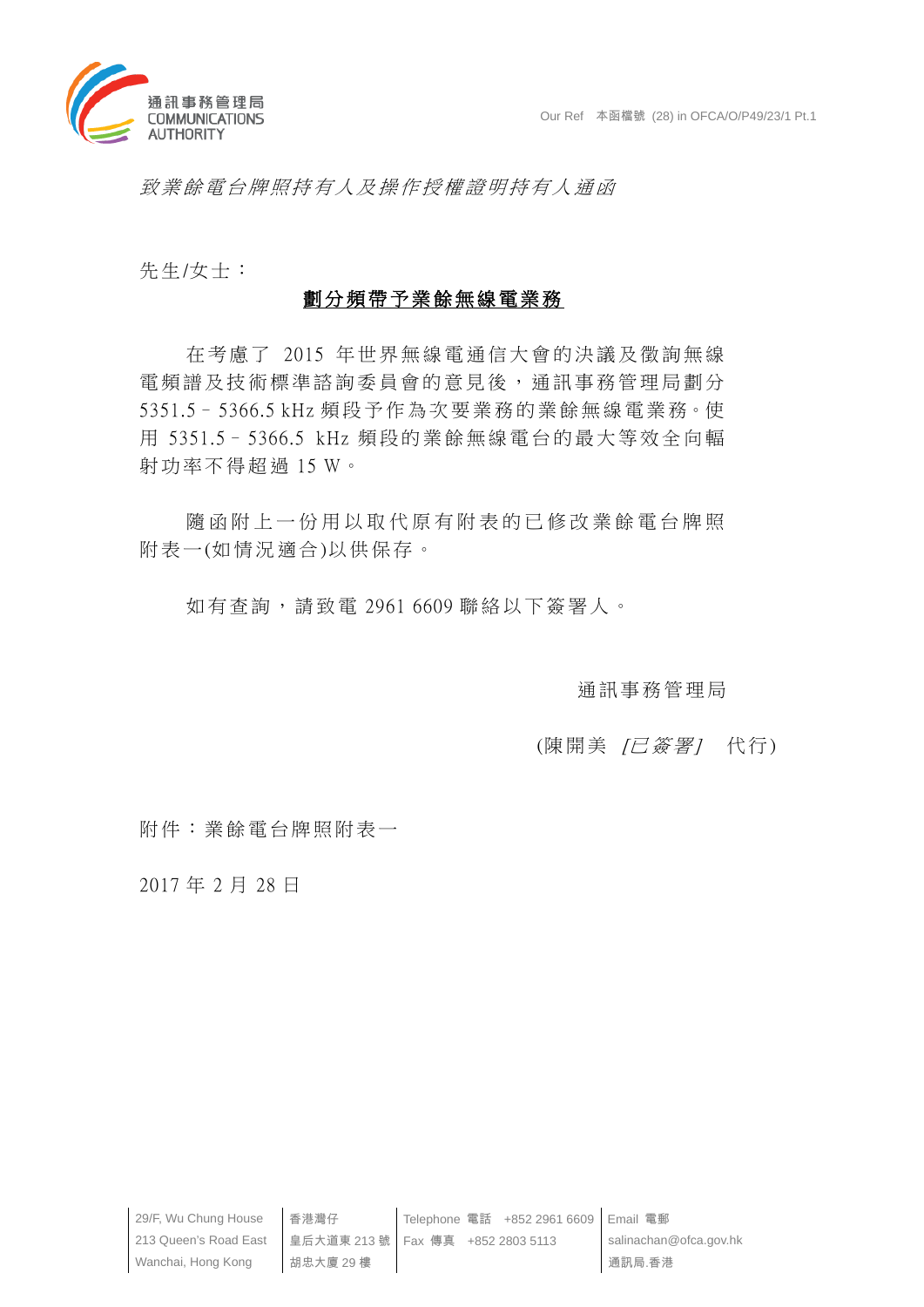# 附表 **1 SCHEDULE 1** 業餘電台牌照 **Amateur Station Licence**

| 頻帶 (兆赫)                      | 頻率劃分                                                               | 許可發射類別                             | 最大功率 (dBW)                  |              |
|------------------------------|--------------------------------------------------------------------|------------------------------------|-----------------------------|--------------|
| <b>Frequency Bands</b>       | <b>Frequency Allocation</b>                                        | <b>Class of Emission Permitted</b> | <b>Maximum Power in dBW</b> |              |
| in MHz                       | (見備註 1)<br>(See Note 1)                                            | (見備註2) (See Note 2)                | (見備註3)                      | (see Note 3) |
|                              |                                                                    |                                    | 載波 carrier                  | 峰包功率 PEP     |
| $1.8 - 2.0$ ;<br>$3.5 - 3.9$ | 主要,業餘業務<br>primary, amateur service                                |                                    | 20                          | 26           |
| 5.3515 - 5.3665              | secondary, amateur service<br>次要,業餘業務                              |                                    | $11.76^{\circ}$             | $---$        |
| $7.0 - 7.1$                  | 主要,業餘和衛星業餘業務                                                       |                                    |                             |              |
|                              | primary, amateur and amateur satellite service                     |                                    |                             |              |
| $7.1 - 7.2$                  | 主要,業餘業務<br>primary, amateur service                                |                                    |                             |              |
| $10.1 - 10.15$               | 次要,業餘業務<br>secondary, amateur service                              |                                    |                             |              |
| $14.0 - 14.25$               | 主要,業餘和衛星業餘業務                                                       |                                    |                             |              |
|                              | primary, amateur and amateur satellite service                     |                                    |                             |              |
| 14.25 - 14.35                | 主要,業餘業務<br>primary, amateur service                                |                                    |                             |              |
| 18.068 - 18.168              | 主要,業餘和衛星業餘業務<br>primary, amateur and amateur satellite service     | Morse<br>莫爾斯電報                     |                             |              |
| $21.0 - 21.45$               | 主要,業餘和衛星業餘業務                                                       |                                    | 20                          | 26           |
|                              | primary, amateur and amateur satellite service                     | Telephony<br>話音通訊                  |                             |              |
| 24.89 - 24.99                | 主要,業餘和衛星業餘業務                                                       |                                    |                             |              |
|                              | primary, amateur and amateur satellite service                     | <b>RTTY</b><br>無線電電傳印字機            |                             |              |
| $28.0 - 29.7$                | 主要,業餘和衛星業餘業務                                                       |                                    |                             |              |
|                              | primary, amateur and amateur satellite service                     | Data<br>數據                         |                             |              |
| $50.00 - 51.50$              | 主要,業餘業務                                                            |                                    |                             |              |
| $52.025 - 52.11$             | primary, amateur service                                           | 圖文傳真<br>Facsimile                  |                             |              |
| 144 .0-146.0                 | 主要,業餘和衛星業餘業務                                                       |                                    |                             |              |
|                              | primary, amateur and amateur satellite service                     | <b>SSTV</b><br>慢掃描電視               | 14<br>$(14/7*)$             | 20           |
|                              | 次要,業餘業務                                                            |                                    |                             |              |
| $430.0 - 431.0$              | secondary, amateur service                                         |                                    |                             |              |
| $435.0 - 438.0$              | 次要,衛星業餘業務                                                          |                                    |                             |              |
|                              | secondary, amateur satellite service                               |                                    | 20                          | 26           |
| $435.0 - 439.8$              | 次要,業餘業務<br>secondary, amateur service                              |                                    | $(14/7*)$                   |              |
| $2,400 - 2,450$              | 次要,衛星業餘業務                                                          |                                    |                             |              |
|                              | secondary, amateur satellite service                               |                                    | 20                          | 26           |
| $5,650 - 5,670$              | 次要,衛星業餘業務,只限地面至太空方向                                                |                                    | 20                          | 26           |
|                              | secondary, amateur satellite service, limited to                   |                                    |                             |              |
| $5,725 - 5,850$              | earth-to-space direction<br>次要,業餘業務,使用者須接受工業,科學                    | 電視及脈衝 -                            |                             |              |
|                              | 及醫療(工科醫)使用者所產生的干擾                                                  | 只限於頻率在5,725兆赫以上                    | 6#                          |              |
|                              | secondary, amateur service, users must accept                      |                                    |                             |              |
|                              | interference from ISM users                                        |                                    |                             |              |
| $10,450 - 10,500$            | 次要,業餘和衛星業餘業務<br>secondary, amateur and amateur satellite service   |                                    | 7                           | 13           |
|                              |                                                                    |                                    |                             |              |
| $24,000 - 24,250$            | 次要,業餘業務,使用者須接受工業,科學                                                |                                    |                             |              |
|                              | 及醫療(工科醫)使用者所產生的干擾<br>secondary, amateur service, users must accept |                                    |                             |              |
|                              | interference from ISM users                                        |                                    |                             |              |
| $47,000 - 47,200$            | 主要,業餘和衛星業餘業務                                                       | Television & Pulse -only for       |                             |              |
|                              | primary, amateur and amateur satellite service                     | frequency above 5,725MHz           |                             |              |
| 76,000 - 77,500              | 次要,業餘和衛星業餘業務                                                       |                                    | 20                          | 26           |
|                              | secondary, amateur and amateur satellite service                   |                                    |                             |              |
| 77,500 - 78,000              | 主要,業餘和衛星業餘業務                                                       |                                    |                             |              |
|                              | primary, amateur and amateur satellite service                     |                                    |                             |              |
| 78,000 - 81,000              | 次要,業餘和衛星業餘業務                                                       |                                    |                             |              |
|                              | secondary, amateur and amateur satellite service                   |                                    |                             |              |

 $*$  見備註  $3(Z)$  see Note  $3(b)$ 

# 見備註 3(丙) see Note 3 (c)

^ 見備註 3(戊) see Note 3 (e)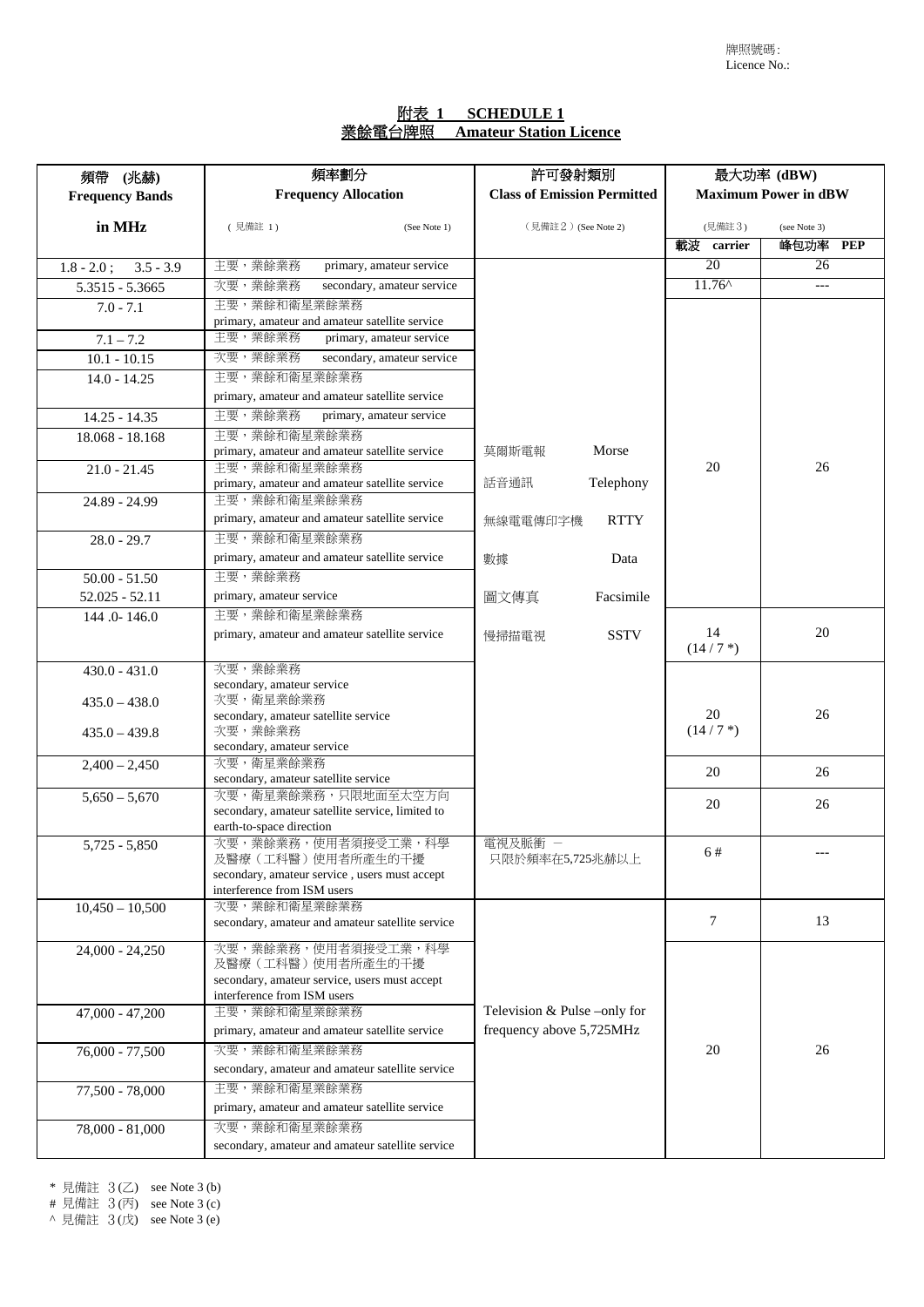# 附表 1 備註 **NOTES TO THE SCHEDULE 1**

### (1) 頻率劃分

(甲)主要業務︰- 在對任何其他認可的主要業務不構成干擾的條件下,一個頻帶可以劃分給業餘業務和/或衛星業餘業務作主要業務之用。

- (乙)次要業務︰- 在下列條件下,一個頻帶可以劃分給業餘業務和/或衛星業餘業務作次要業務之用︰-
	- (i) 不得對已經指配或將來可能指配頻率的主要業務或許可業務電台產生干擾;和 (ii) 不得要求保護不受來自已經指配或將來可能指配頻率的主要業務或許可業務電台的干擾。
- **Frequency Allocation** 
	- (a) Primary:- A frequency band is allocated to the amateur and/or amateur satellite service on a primary basis on condition that no interference is caused to any other authorized service on a primary basis.
	- (b) Secondary:- A frequency band is allocated to the amateur and/or amateur satellite service on secondary basis on condition that :-
		- (i) no interference is caused to stations of primary or permitted services to which frequencies are already assigned or to which frequencies may be assigned at a later day; and
			- (ii) no protection can be claimed from interference from stations of primary or permitted services to which frequencies are already assigned or to which frequencies may be assigned at a later day.

### (2) 發射類別

根據國際電信聯盟(國際電聯)所出版的無線電規則,發射類別是以每組三個的字符加以標識。此處所界定的發射類型是根據第三個字符劃分的。

- (甲) 連續載波(CW)﹕於主載波上以開/合鍵調幅方式並供人工收聽接收的發射類別。
	- 莫爾斯電報︰採用任何以「A」作結的發射類別並供人工收聽接收的莫爾斯電報技術。
	- 話音通訊︰採用任何以「E」作結的發射類別的話音通訊。
	- 電視︰採用任何以「F」作結的發射類別的電視。此類型只可在 1 GHz 以上的頻段中使用。
	- 無線電電傳印字機 (RTTY):採用任何以「B」作結的發射類別的自動接收的電報技術,包括使用國際電報電話諮詢委員會的任何認可密碼的電傳印字機,以及供自動接 收的莫爾斯報。
	- 數據︰採用任何以「D」作結的發射類別的數據。無線電規則規定不同國家的業餘電台互發訊息時,須使用明語。因此所有發射均只可使用國際電報電話諮詢委員會的認 可密碼(使用明語)。
	- 圖文傳真︰採用任何以「C」作結的發射類別圖文傳真。
	- 慢掃描電視︰在窄帶寬中採用任何以「F」作結的發射類別的電視。
- (乙) 同時採用以上任何發射類型的組合,例如電話技術和數據,以「W」作結的發射類別。
- (丙) 脈衝︰採用任何以「P」作結的發射類別的脈衝。此類型只可在 1GHz 以上的頻帶中使用。

### (2) **Class of Emission**

Under the Radio Regulations published by the International Telecommunication Union (ITU) classification of emissions are designated by groups of three characters. The types of emissions defined here are grouped according to the third character.

(a) Continuous Wave (CW) : Amplitude-modulated transmission by on/off keying the main carrier intended for aural reception.

- Morse : Morse telegraphy intended for aural reception using any classes of emission ending in A.
- Telephony : Telephony using any classes of emission ending in E.

Television : Television using any classes of emission ending in F. This may only be used in frequency bands above 1 GHz.

Radio Teleprinter (RTTY) : Automatic telegraphy using any classes of emission ending in B. This includes teleprinters using any CCITT recognized codes, and morse telegraphy intended for automatic reception.

Data : Data using any classes of emission ending in D. The Radio Regulations require that transmissions between amateur stations in different countries shall be in plain language. All transmissions shall therefore be restricted to using CCITT recognized codes (in plain language).

Facsimile : Facsimile using any classes of emission ending in C.

Slow Scan Television (SSTV) : Television operating in a narrow bandwidth using any classes of emission ending in F.

- (b) Simultaneous use of combinations of any of the preceding types of transmission, e.g. Telephony and Data, are described as classes of emission ending in W.
- (c) Pulse: Pulse using any classes of emission ending in P. This may only be used in frequency bands above 1 GHz.

### (3) 功率

(甲) 最大功率是指供應給天線的無線電射頻功率。最大功率會以載波功率規定。對具有抑制、可變或減幅載波的發射,有關功率會在線性的情況下由峰包功率(p.e.p.)決定。至 於脈衝發射,平均功率不得超逾載波功率,而峰值功率則不得超逾為該頻帶所訂定的 p.e.p。

- (乙) 144至146 MHz 頻帶和430至440 MHz 的劃分頻帶的移動操作,最大有效輻射功率限制為14 dBW。而手提式操作,限制為7 dBW。
- (丙) 5.725 5.850 GHz 頻帶的操作,最大等效全向輻射功率限制為6 dBW。
- (丁) 發射帶寬必須可確保能最有效率地使用有關頻譜︰一般來說﹐帶寬必須保持在科技及有關業務許可可容許的最低值。若使用帶寬擴展技術,則必須採用符合有效率地使用 頻譜的最低頻譜功率密度。不過,無論使用何種發射類別,所擬發射佔用的帶寬,須符合在認可頻帶以外不可超過其平均發射功率1%的規定。這1%不包括諧波和寄生 發射所包含的功率。
- (戊) 5.3515 5.3665 MHz 頻帶的操作,最大等效全向輻射功率限制為11.76 dBW。

### (3) **Power**

- (a) Maximum power levels refer to the radio-frequency power supplied to the antenna. These levels will be specified by carrier power. For emissions having a suppressed, variable or reduced carrier the power shall be determined by the peak envelope power (p.e.p.) under linear conditions. For pulse emissions the mean power shall not exceed the carrier power and the peak power shall not exceed the p.e.p. stipulated for that frequency band.
- (b) For mobile operation in the frequency band of 144 146 MHz and allocated bands in the 430 440 MHz a maximum of 14 dBW erp is permitted. For portable operation the corresponding limit is 7 dBW erp.
- (c) For operation in the frequency band 5.725 5.850 GHz, a maximum of 6 dBW equivalent isotropically radiated power (e.i.r.p.) is permitted.
- (d) The bandwidths of emissions shall be such as to ensure the most efficient utilisation of the spectrum : in general this requires that bandwidths be kept at the lowest values which technology and the nature of the service permit. Where bandwidth-expansion techniques are used the minimum spectral power density consistent with efficient spectrum utilisation shall be employed. However whatever class of emission is in use the bandwidth occupied by the intended emission shall be such that not more than 1% of the mean power of the transmission shall fall outside of the authorized bands. This 1% does not include the power contained in harmonic and spurious emissions.
- (e) For operation in the frequency band 5.3515 5.3665 MHz, a maximum of 11.76 dBW e.i.r.p. is permitted.

# (4) 無線電引致的意外

(甲) 由於強烈的射頻幅射可能會有害﹐所以下列安全限制適用於人們暴露於該種幅射中的地點︰-

| 頻率       | 雷場強           | 等效平面波功率密度              |
|----------|---------------|------------------------|
| f(以MHz計) | (V/m)         | Seq(W/m <sup>2</sup> ) |
| $1 - 10$ | $87/\sqrt{f}$ | ۰                      |
| 10-400   | 28            |                        |